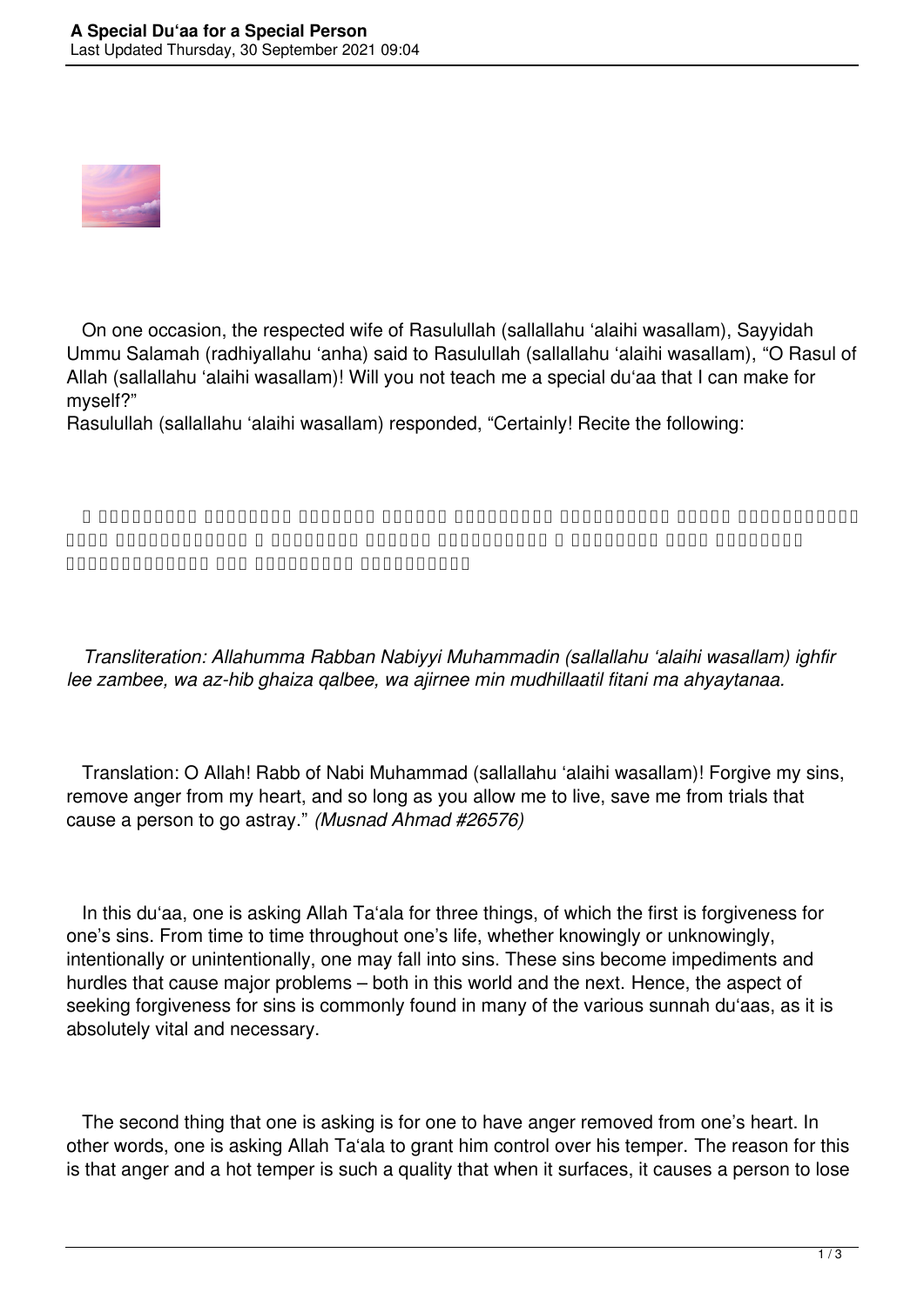all control of himself. At the time of anger, even an intelligent person may make a fool of himself, and even a wise person may fall into folly.

Thus, anger is the root cause that prompts a person to issue three talaaqs on the spur of the moment, to pull the trigger and commit murder, and commit other heinous sins and crimes that destroy his Deen and dunya. Hence, when this is how detrimental an uncontrolled temper is, we have been taught to make this du'aa to Allah Ta'ala.

 It is reported in other narrations that if Sayyidah 'Aaishah (radhiyallahu 'anha) became angered over something, then with great love and affection, Rasulullah (sallallahu 'alaihi wasallam) would remind her to recite the abovementioned du'aa. *('Amalul Yaumi wal Lailah – Ibnus Sunni #455)*

 The third thing that one is asking for is lifelong protection, until one's final breath, from all fitnahs (trials and sins) that cause deviation and misguidance in Deen. It should not be that one spends his entire life striving in the path of righteousness, but at the very end, he falls into a fitnah that causes him to lose everything.

 This aspect, of protection from fitnahs, is also commonly repeated in many sunnah du'aas on account of its great importance. When safety from fitnahs is so vital for salvation, then together with making du'aa for this safety, we should also adopt measures to protect our imaan and the imaan of our progenies.

 Thus, we should ensure that we always refer to the rightly-guided 'Ulama and stay far away from people regarding whom there is doubt. Likewise, extreme caution should be exercised when selecting literature to read, a lecture to listen to or any other avenue of acquiring Deeni information.

 *May Allah Ta'ala forgive our sins, grant us control over our tempers and save us all from fitnahs, aameen.*